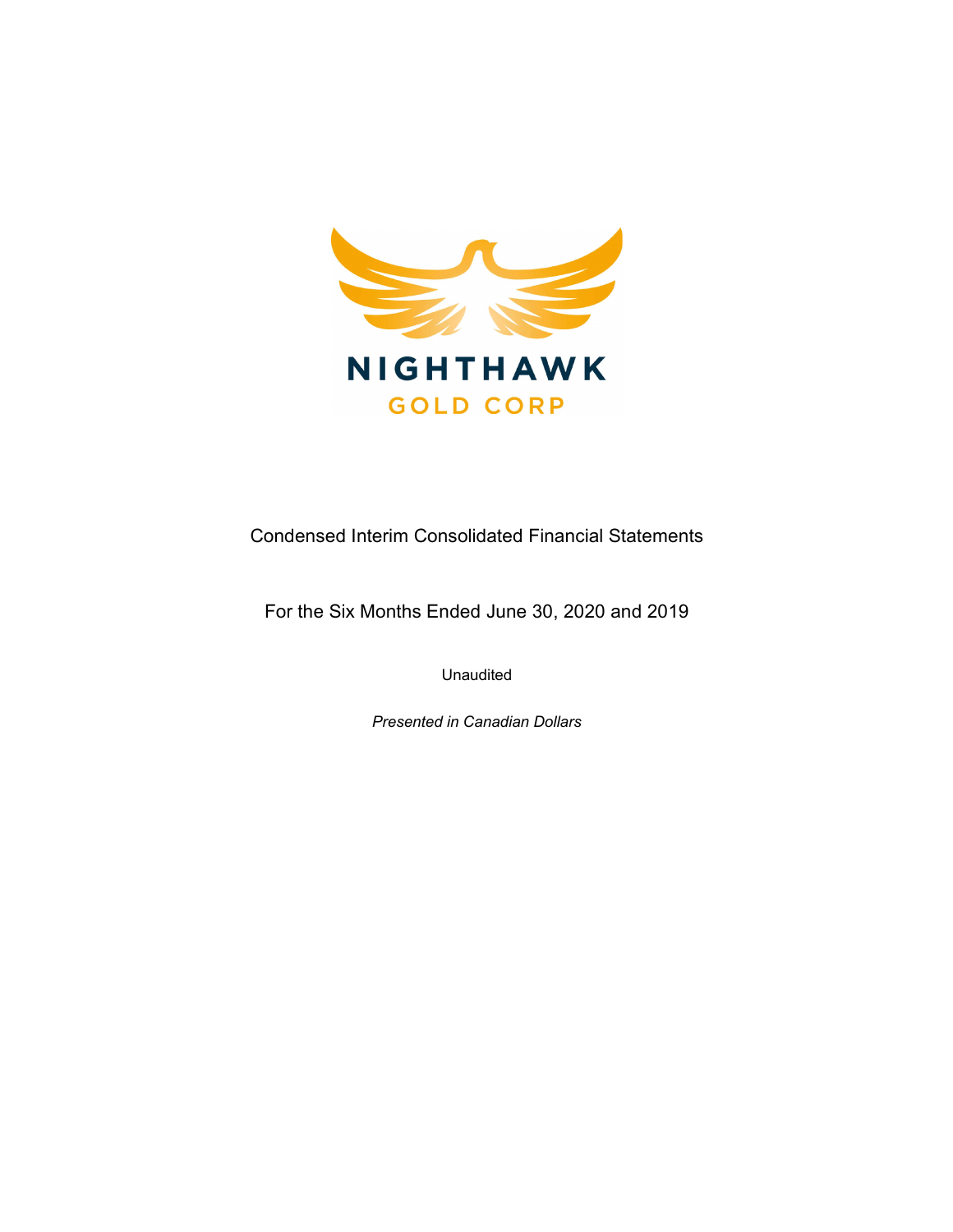

August 14, 2020

#### MANAGEMENT'S RESPONSIBILITY FOR THE CONDENSED INTERIM CONSOLIDATED FINANCIAL STATEMENTS

The accompanying condensed consolidated financial statements of Nighthawk Gold Corp. ("Nighthawk") are the responsibility of the Board of Directors and executive management. The unaudited condensed interim consolidated financial statements have been prepared by management, on behalf of the Board of Directors, in accordance with International Financial Reporting Standards ("IFRS") as issued by the International Accounting Standards Board. These unaudited condensed interim consolidated financial statements do not include all of the disclosures required for annual consolidated financial statements and therefore should be read in conjunction with Nighthawk's audited annual consolidated financial statements and notes thereto for the year ended December 31, 2019. These unaudited condensed interim consolidated financial statements follow the same significant accounting policies and methods of application as those included in Nighthawk's most recent audited annual consolidated financial statements, except as described in note 3. Management acknowledges responsibility for the preparation and presentation of the consolidated financial statements, including responsibility for significant accounting judgments and estimates and the choice of accounting principles and methods that are appropriate to Nighthawk's circumstances. In the opinion of management, the unaudited condensed interim consolidated financial statements have been prepared within acceptable limits of materiality and are in accordance with International Accounting Standard 34, Interim Financial Reporting using accounting policies consistent with IFRS appropriate in the circumstances.

Management has established processes, which are in place to provide it sufficient knowledge to support management representations that it has exercised reasonable diligence that (i) the unaudited condensed interim consolidated financial statements do not contain any untrue statement of material fact or omit to state a material fact required to be stated or that is necessary to make a statement not misleading in light of the circumstances under which it is made, as of the date of, and for the periods presented by, the unaudited condensed interim consolidated financial statements and (ii) the unaudited condensed interim consolidated financial statements fairly present in all material respects the financial condition, results of operations and cash flows of Nighthawk, as of the date of and for the period presented by the unaudited condensed interim consolidated financial statements.

The Board of Directors is responsible for reviewing and approving the consolidated financial statements and for ensuring that management fulfills its financial reporting responsibilities. An Audit Committee assists the Board of Directors in fulfilling this responsibility. The Audit Committee meets with management to review the internal controls over the financial reporting process, the consolidated financial statements and the auditors' report. The Audit Committee also reviews Nighthawk's Management's Discussion and Analysis to ensure that the financial information reported therein is consistent with the information presented in the consolidated financial statements. The Audit Committee reports its findings to the Board of Directors for its consideration in approving the consolidated financial statements for issuance to the shareholders.

Management recognizes its responsibility for conducting Nighthawk's affairs in compliance with established financial standards, and applicable laws and regulations, and for maintaining proper standards of conduct for its activities.

(Signed) "Dr. Michael Byron" (Signed) "Michael Leskovec"

Dr. Michael Byron President & Chief Executive Officer

Michael Leskovec Chief Financial Officer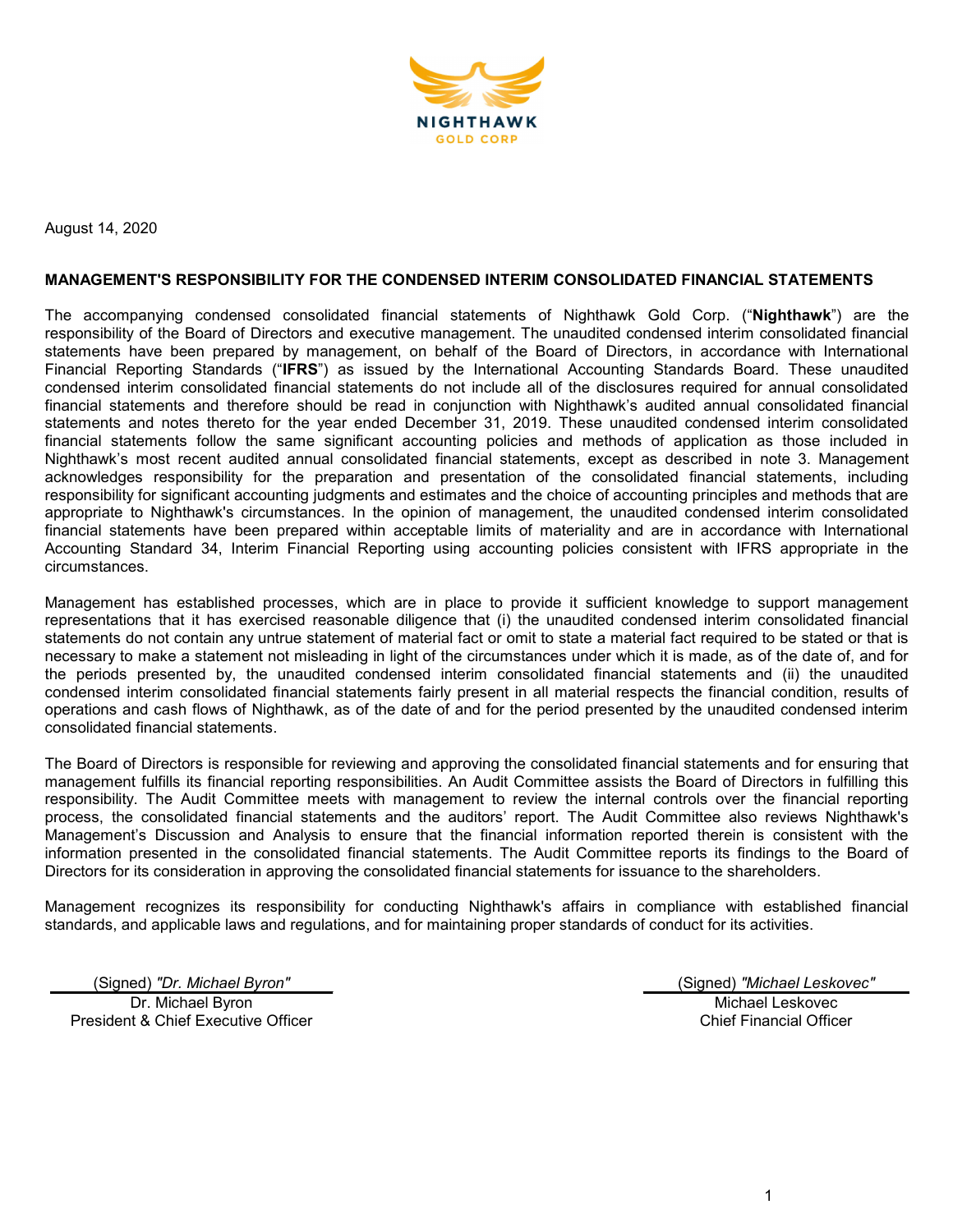

# NIGHTHAWK GOLD CORP. CONDENSED INTERIM CONSOLIDATED STATEMENTS OF FINANCIAL POSITION

Presented in Canadian Dollars **Unaudited** 

| As at                                      |    | <b>June 30,</b><br>2020  | December 31,<br>2019 |
|--------------------------------------------|----|--------------------------|----------------------|
|                                            |    |                          | (Audited)            |
|                                            |    |                          |                      |
| <b>ASSETS</b>                              |    |                          |                      |
| <b>Current Assets</b>                      |    |                          |                      |
| Cash and cash equivalents                  | \$ | 5,563,374 \$             | 9,662,590            |
| Amounts receivable                         |    | 74,317                   | 124,924              |
| Prepaid expenses and supplies              |    | 861,171                  | 702,212              |
|                                            |    | 6,498,862                | 10,489,726           |
| <b>Non-current Assets</b>                  |    |                          |                      |
| Restricted cash (note 5)                   |    | 4,669,310                | 4,669,310            |
| Exploration and evaluation assets (note 6) |    | 85,811,465               | 82,267,998           |
|                                            |    | 90,480,775               | 86,937,308           |
|                                            | S. | 96,979,637 \$            | 97,427,034           |
|                                            |    |                          |                      |
| <b>LIABILITIES</b>                         |    |                          |                      |
| <b>Current Liabilities</b>                 |    |                          |                      |
| Accounts payable and accrued liabilities   | \$ | 557,071 \$               | 469,201              |
| <b>Non-current Liabilities</b>             |    |                          |                      |
| Provision for service obligation (note 7)  |    | 3,012,314                | 3,012,314            |
| Reclamation provision (note 8)             |    | 401,150                  | 401,150              |
| Deferred tax liability                     |    | 9,892,730                | 9,361,512            |
|                                            |    | 13,306,194               | 12,774,976           |
| <b>SHAREHOLDERS' EQUITY</b>                |    |                          |                      |
| Share capital (note 9(a))                  |    |                          | 94,828,475           |
| Share-based payment reserve (note 9(b))    |    | 95,110,475<br>18,255,162 | 18,154,940           |
| Accumulated deficit                        |    | (30, 249, 265)           | (28,800,558)         |
|                                            |    | 83,116,372               | 84, 182, 857         |
|                                            |    |                          |                      |
|                                            | \$ | 96,979,637 \$            | 97,427,034           |

## Subsequent Event (note 14)

The accompanying notes are an integral part of the condensed interim consolidated financial statements

On behalf of the Board:

(Signed) "Morris Prychidny" (Signed) "Michael Byron" Director Director Director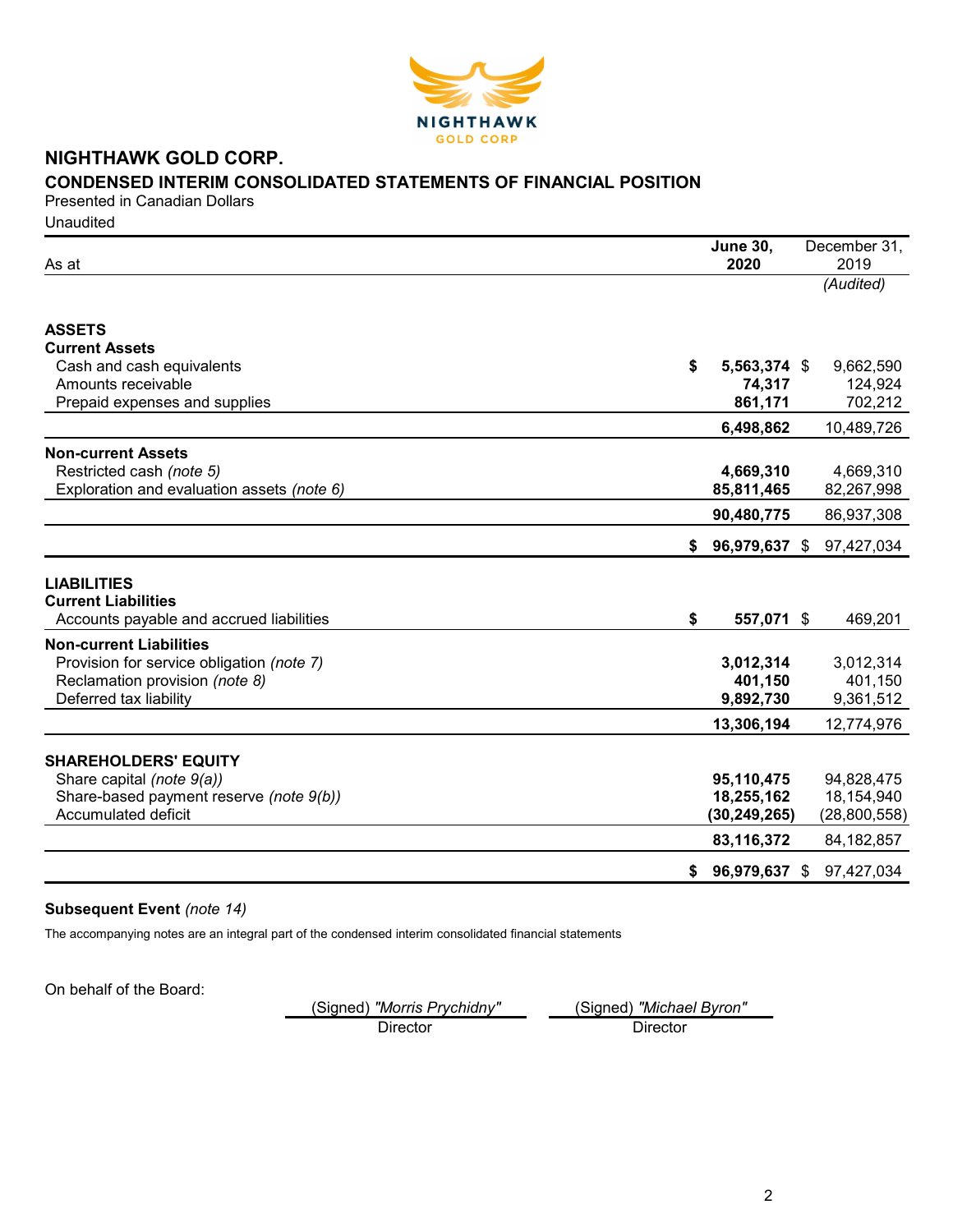

# NIGHTHAWK GOLD CORP.

# CONDENSED INTERIM CONSOLIDATED STATEMENTS OF LOSS AND COMPREHENSIVE LOSS

Presented in Canadian Dollars

**Unaudited** 

|                                         | Three months ended      |                  | Six months ended        |             |  |
|-----------------------------------------|-------------------------|------------------|-------------------------|-------------|--|
|                                         | <b>June 30,</b><br>2020 | 2019             | <b>June 30,</b><br>2020 | 2019        |  |
|                                         |                         |                  |                         |             |  |
| <b>Expenses</b>                         |                         |                  |                         |             |  |
| Salaries, director and consulting fees  | \$<br>119,911 \$        | 170,306 \$       | 317,022 \$              | 334,987     |  |
| Shareholder communication and marketing | 72,043                  | 122,673          | 205,731                 | 238,604     |  |
| Office and administration               | 49,370                  | 103,702          | 110,267                 | 151,699     |  |
| Professional fees                       | 32,012                  | 45,903           | 98,999                  | 61,469      |  |
| Travel                                  | 872                     | 35,140           | 98,551                  | 58,144      |  |
| Regulatory                              | 13,695                  | 38,656           | 63,541                  | 69,037      |  |
| Stock-based compensation (note 9(b))    | 50,111                  |                  | 100,222                 |             |  |
|                                         | 338,014                 | 516,380          | 994,333                 | 913,940     |  |
| Other income                            |                         |                  |                         |             |  |
| Interest income                         | 22,584                  | 41,878           | 76,844                  | 111,911     |  |
| Gain on sale of investment              |                         |                  |                         | 38,750      |  |
|                                         | 22,584                  | 41,878           | 76,844                  | 150,661     |  |
| Loss before income taxes                | (315, 430)              | (474, 502)       | (917, 489)              | (763, 279)  |  |
| Deferred tax expense                    | (80, 863)               | (919, 742)       | (531, 218)              | (855, 512)  |  |
| Net loss and comprehensive loss         | \$<br>$(396, 293)$ \$   | $(1,394,244)$ \$ | $(1,448,707)$ \$        | (1,618,791) |  |
| Net loss per share (note 10):           |                         |                  |                         |             |  |
| <b>Basic and fully diluted</b>          | \$<br>$(0.01)$ \$       | $(0.04)$ \$      | $(0.03)$ \$             | (0.04)      |  |

The accompanying notes are an integral part of the condensed interim consolidated financial statements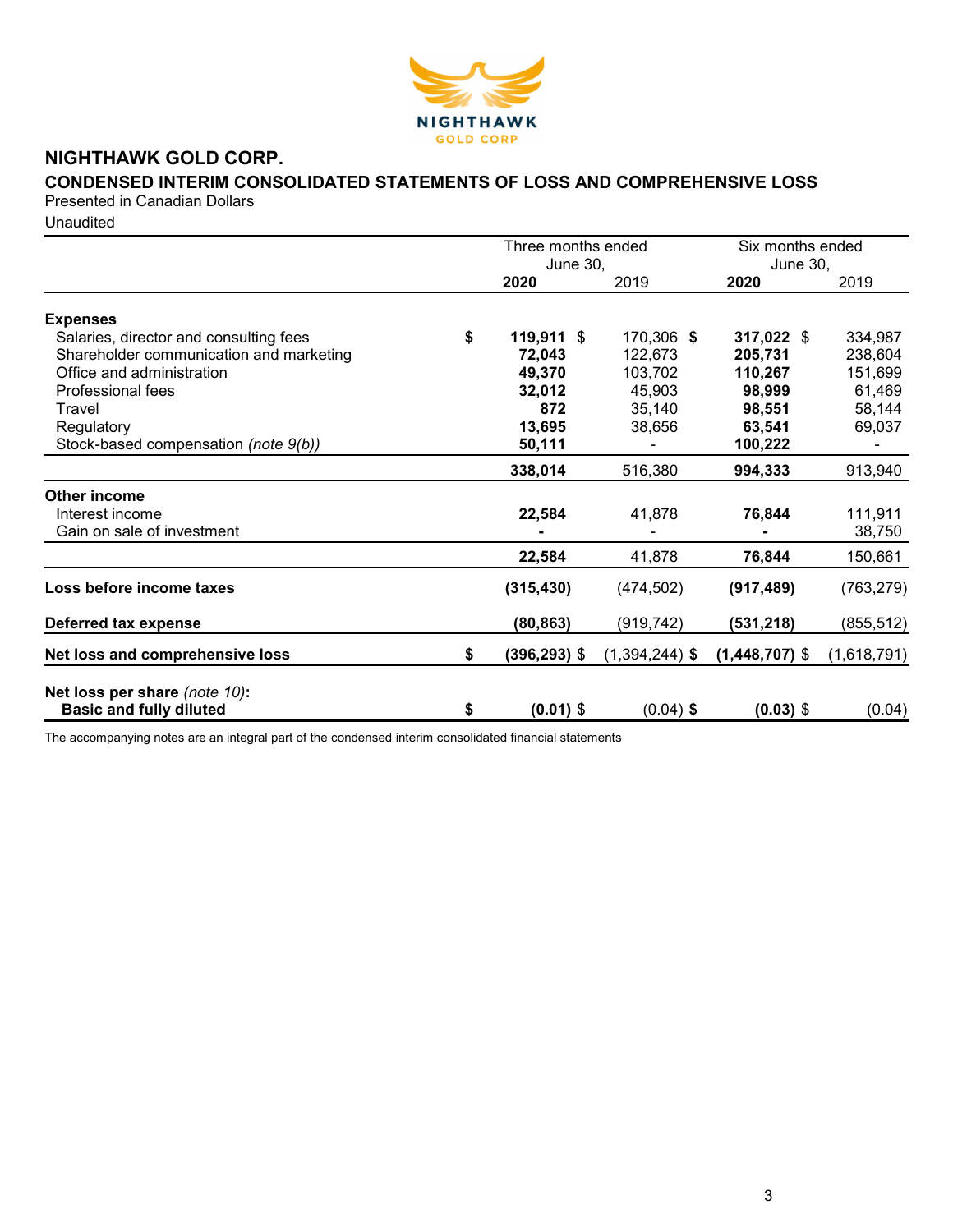

# NIGHTHAWK GOLD CORP.

## CONDENSED INTERIM CONSOLIDATED STATEMENTS OF CHANGES IN SHAREHOLDERS' EQUITY

Presented in Canadian Dollars

Unaudited

|                                                                      |    | Share capital |    | Share-based<br>payment reserve | <b>Accumulated</b><br>deficit | <b>Total equity</b> |              |
|----------------------------------------------------------------------|----|---------------|----|--------------------------------|-------------------------------|---------------------|--------------|
| <b>Balance at December 31, 2018</b>                                  | S  | 82,255,810    | S. | 17,567,258                     | (24, 168, 762)<br>\$          | S.                  | 75,654,306   |
| Issuance of shares, net of cash share issuance<br>costs of \$732,882 |    | 11,905,043    |    |                                |                               |                     | 11,905,043   |
| Flow-through share premium                                           |    | (208, 725)    |    |                                |                               |                     | (208, 725)   |
| Tax effect of share issue costs                                      |    | 194,214       |    |                                |                               |                     | 194,214      |
| Net loss for the period                                              |    |               |    |                                | (1,618,791)                   |                     | (1,618,791)  |
| Balance at June 30, 2019                                             |    | 94,146,342    |    | 17,567,258                     | (25, 787, 553)                |                     | 85,926,047   |
| Issuance of common shares on exercise of stock options               |    | 413,750       |    |                                |                               |                     | 413,750      |
| Fair value of stock options transferred on exercise                  |    | 268,383       |    | (268, 383)                     |                               |                     |              |
| Stock-based compensation                                             |    |               |    | 856,065                        |                               |                     | 856,065      |
| Net income for the period                                            |    |               |    |                                | (3,013,005)                   |                     | (3,013,005)  |
| Balance at December 31, 2019                                         |    | 94,828,475    |    | 18,154,940                     | (28, 800, 558)                |                     | 84, 182, 857 |
| Issuance of common shares on repurchase of royalties                 |    | 282,000       |    |                                |                               |                     | 282,000      |
| Stock-based compensation                                             |    |               |    | 100,222                        |                               |                     | 100,222      |
| Net loss for the period                                              |    |               |    |                                | (1,448,707)                   |                     | (1,448,707)  |
| Balance at June 30, 2020                                             | \$ | 95,110,475    | \$ | 18,255,162                     | (30, 249, 265)<br>S.          |                     | 83,116,372   |

The accompanying notes are an integral part of the condensed interim consolidated financial statements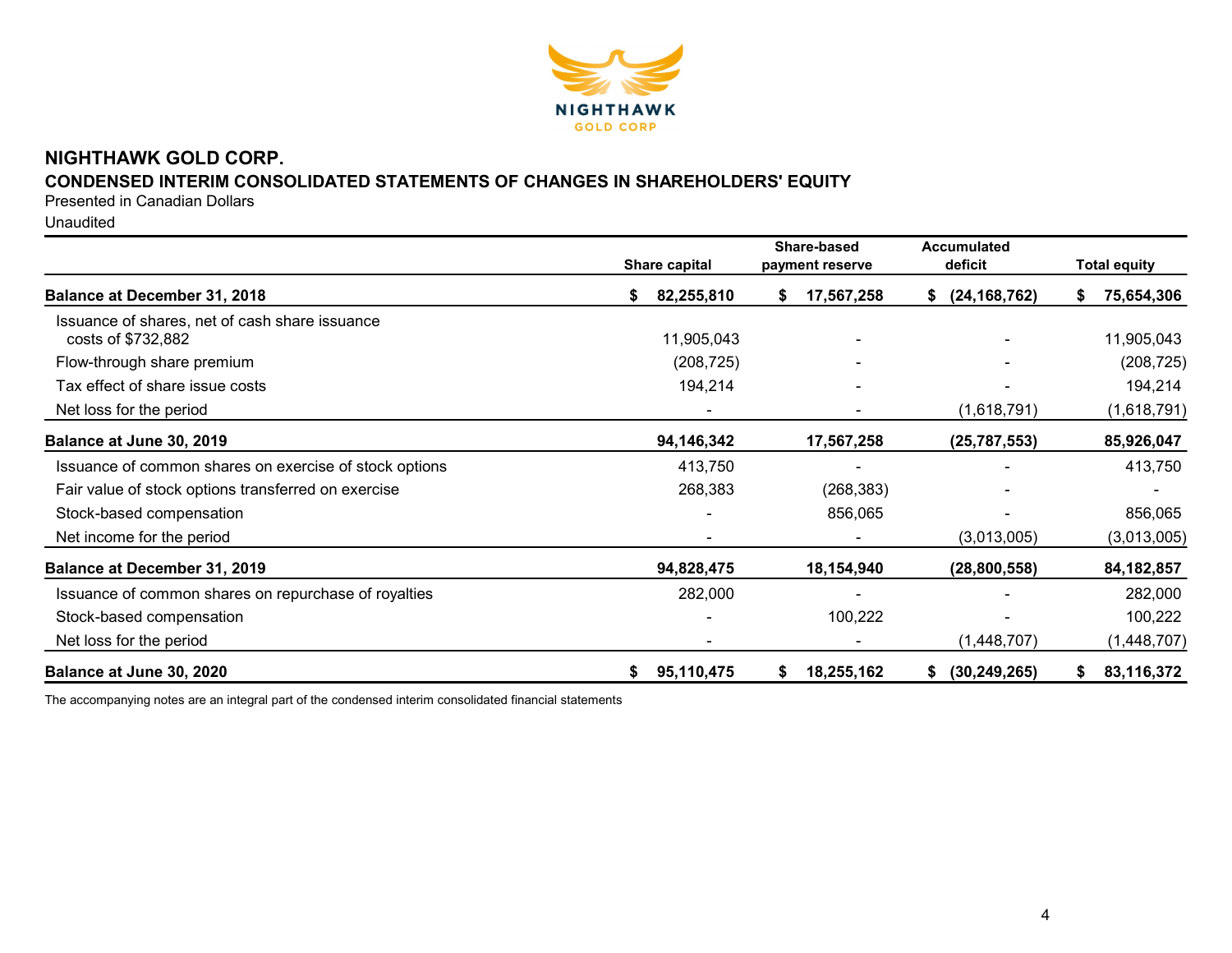

# NIGHTHAWK GOLD CORP. CONDENSED INTERIM CONSOLIDATED STATEMENTS OF CASH FLOWS

Presented in Canadian Dollars **Unaudited** 

| For the six months ended June 30,                   | 2020                   | 2019          |
|-----------------------------------------------------|------------------------|---------------|
|                                                     |                        |               |
| Cash provided by (used in)                          |                        |               |
| <b>Operations</b>                                   |                        |               |
| Net loss for the period                             | \$<br>$(1,448,707)$ \$ | (1,618,791)   |
| Items not involving cash:                           |                        |               |
| Deferred income tax expense (recovery)              | 531,218                | 855,512       |
| Stock-based compensation                            | 100,222                |               |
| Gain on sale of investment                          |                        | (38, 750)     |
| Change in non-cash working capital:                 |                        |               |
| Amounts receivable                                  | 50,607                 | (455, 590)    |
| Prepaid expenses and supplies                       | (158, 959)             | (153, 431)    |
| Accounts payable and accrued liabilities            | 87,870                 | 2,465,990     |
|                                                     | (837, 749)             | 1,054,940     |
| <b>Financing</b>                                    |                        |               |
| Issuance of common shares, net of share issue costs |                        | 11,905,043    |
|                                                     |                        | 11,905,043    |
| Investing                                           |                        |               |
| Exploration and evaluation costs                    | (2,923,286)            | (7,360,865)   |
| Acquisition costs                                   | (338, 181)             | (52, 615)     |
| Proceeds on sale of investment                      |                        | 118,750       |
| Restricted cash                                     |                        | (169, 616)    |
|                                                     | (3, 261, 467)          | (7, 464, 346) |
| Increase (decrease) in cash                         | (4,099,216)            | 5,495,637     |
| Cash and cash equivalents, beginning of period      | 9,662,590              | 13,948,633    |
| Cash and cash equivalents, end of period            | \$<br>5,563,374 \$     | 19,444,270    |

The accompanying notes are an integral part of the condensed interim consolidated financial statements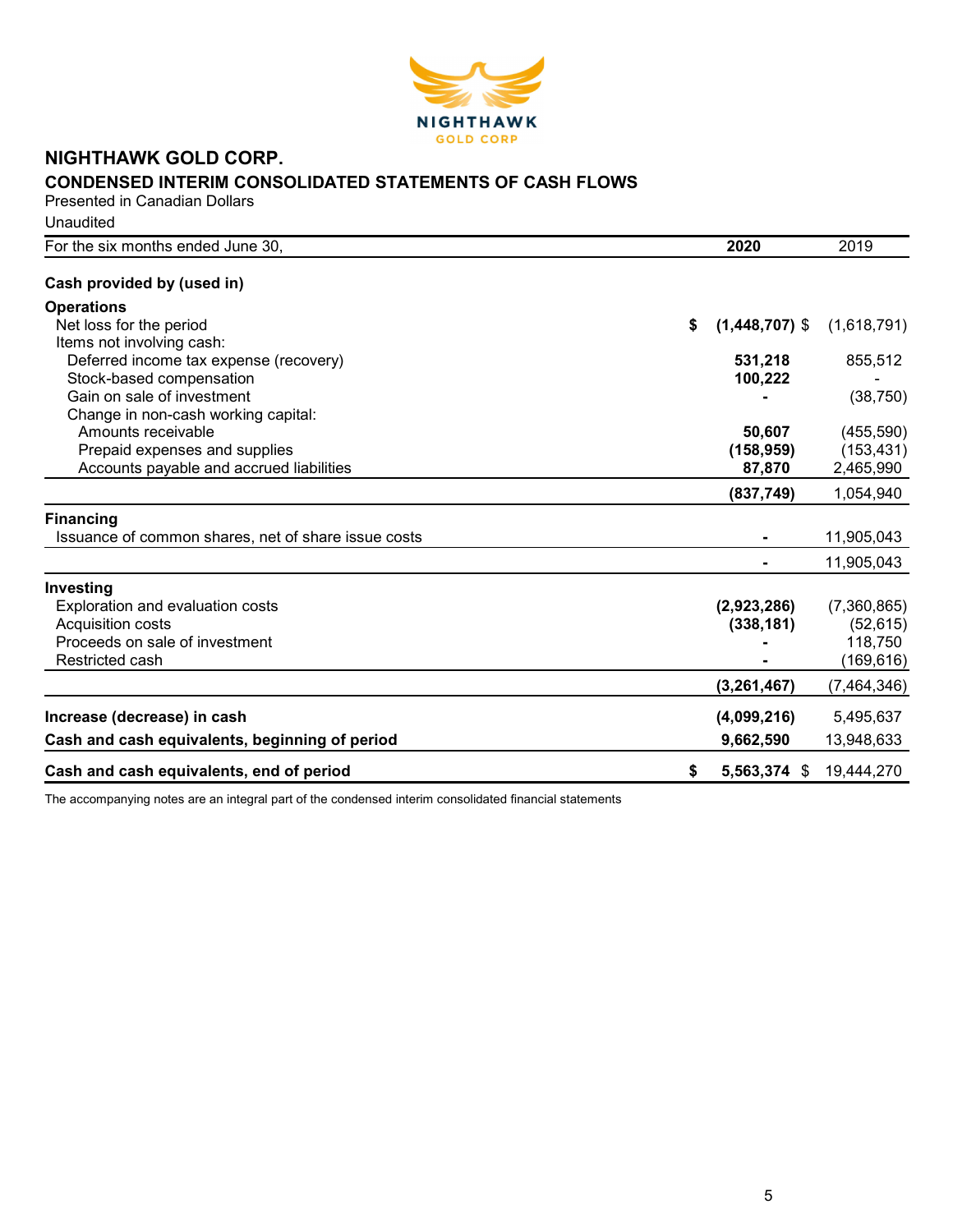

**Unaudited** 

For the six months ended June 30, 2020 and 2019

## 1. NATURE OF OPERATIONS

Nighthawk Gold Corp. ("Nighthawk" or the "Company") was incorporated on January 8, 2004 under the Business Corporations Act (Ontario) and is a publicly listed Canadian junior resource company with exploration and evaluation assets in Canada. Nighthawk is engaged in the identification, acquisition, exploration and evaluation of gold properties, is listed on the Toronto Stock Exchange ("TSX"), and trades under the symbol NHK. To date, Nighthawk has not earned any revenue from operations. The Company's registered office is located at Suite 301, 141 Adelaide Street West, Toronto, Ontario, Canada, M5H 3L5.

The condensed interim consolidated financial statements for the six months ended June 30, 2020 and 2019 have been approved for issue by the Board of Directors on August 14, 2020.

Nighthawk is in the exploration stage and is subject to risks and challenges similar to companies in a comparable stage. These risks include, but are not limited to, the challenges of securing adequate capital in view of exploration, development and operational risks inherent in the mining industry; changes in government policies and regulations; the ability to obtain the necessary environmental permitting; challenges in future profitable production or, alternatively Nighthawk's ability to dispose of its exploration and evaluation assets on an advantageous basis; as well as global economic, precious and base metal price volatility; all of which are uncertain.

During the period, there was a global outbreak of COVID-19 ("Coronavirus"), which has had a significant impact on businesses through the restrictions put in place by the Canadian governments regarding travel, business operations and isolation/quarantine orders. At this time, it is unknown the extent of the impact the Coronavirus outbreak may have on the Company as this will depend on future developments that are highly uncertain and that cannot be predicted with confidence. These uncertainties arise from the inability to predict the ultimate geographic spread of the disease, and the duration of the outbreak, including the duration of travel restrictions, business closures or disruptions, and quarantine/isolation measures that are currently, or may be put, in place by Canada and other countries to fight the virus. While the extent of the impact is unknown, we anticipate this outbreak may cause supply chain disruptions, and staff shortages, all of which may negatively impact the Company's business and financial condition.

In light of the current Coronavirus pandemic, Nighthawk suspended exploration activities on its Indin Lake Gold Property located in the Northwest Territories, Canada. The Colomac camp was temporarily closed on April 5, 2020, as precautions were been taken to ensure the safety and well-being of all personnel at site, as well as the surrounding communities. As of the date of this document, the Company is not aware of any site personnel having contracted Coronavirus. Ongoing metallurgical testwork, preparation of an updated mineral resource estimate, and subsequently the preparation of an internal scoping study were not materially affected. On June 24, 2020, the Company announced its plans to resume exploration activities within the second week of July to target completion of the previously announced 25,000-metre drill program.

## 2. BASIS OF PRESENTATION

These unaudited condensed interim consolidated financial statements have been prepared in accordance with IAS 34 - Interim Financial Reporting on the basis of International Financial Reporting Standards ("IFRS") and interpretations as approved by the International Accounting Standards Board ("IASB") and are presented in Canadian dollars.

These unaudited condensed interim consolidated financial statements have been prepared on a going concern basis, under the historical cost convention, except fair value through profit and loss assets which are carried at fair value, and have been prepared using the accrual basis of accounting except for cash flow information.

The unaudited condensed interim consolidated statement of cash flows shows the changes in cash arising during the year from operating activities, investing activities and financing activities.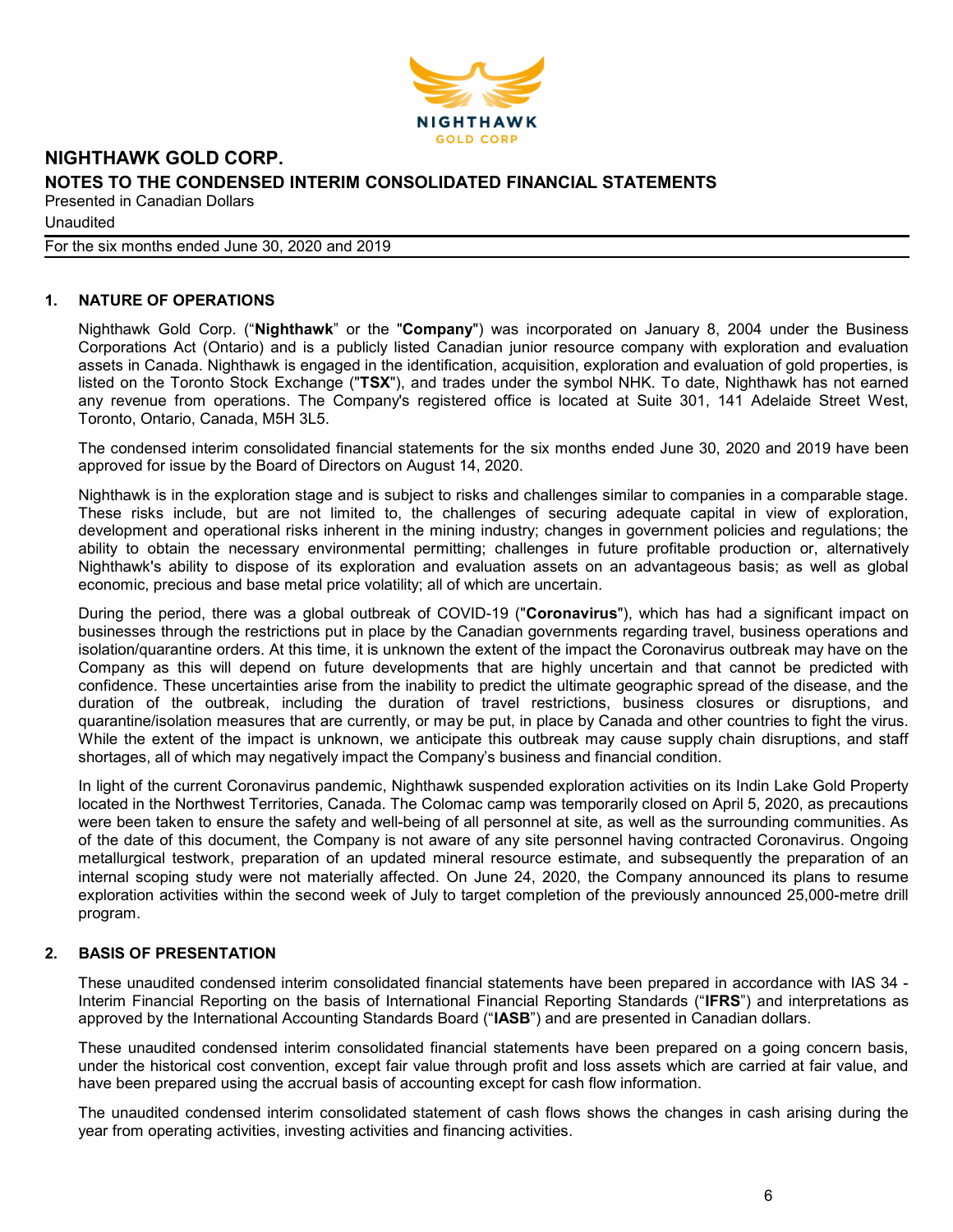

Unaudited

For the six months ended June 30, 2020 and 2019

## 3. SIGNIFICANT ACCOUNTING POLICIES

The financial framework and accounting policies applied in the preparation of these unaudited condensed interim consolidated financial statements are consistent with those as disclosed in its most recently completed audited consolidated financial statements for the fiscal year ended December 31, 2019.

#### (a) Changes in Accounting Policies

The Company did not adopt any new accounting policies during the six months ended June 30, 2020.

## 4. CRITICAL ACCOUNTING ESTIMATES AND SIGNIFICANT JUDGEMENTS

The preparation of these condensed interim consolidated financial statements requires management to make certain estimates and assumptions that affect the reported amounts of assets and liabilities at the date of the condensed interim consolidated financial statements and reported amounts of revenues and expenses during the reporting period. Actual outcomes could differ from these estimates. These condensed interim consolidated financial statements include estimates which, by their nature, are uncertain. The impacts of such estimates are pervasive throughout the condensed interim consolidated financial statements, and may require accounting adjustments based on future occurrences. Revisions to accounting estimates are recognized in the period in which the estimate is revised and future periods if the revision affects both current and future periods. These estimates are based on historical experience, current and future economic conditions and other factors, including expectations of future events that are believed to be reasonable under the circumstances.

Significant assumptions about the future and other sources of estimation and judgemental uncertainty that management has made at the consolidated statement of financial position reporting date, that could result in a material adjustment to the carrying amounts of assets and liabilities, in the event that actual results differ from assumptions made, relate to, but are not limited to, the following:

- (i) Nighthawk assesses the carrying value of exploration and evaluation assets at each reporting period to determine whether any indication of impairment exists. When an impairment exists, the calculation of recoverable amount requires the use of estimates and assumptions such as long-term commodity prices, discount rates, recoverable metals, and operating performance;
- (ii) the calculation of the fair value of warrants, broker warrants and stock options issued by Nighthawk requires the use of estimates of inputs in the Black-Scholes option pricing valuation model;
- (iii) the calculation of the reclamation liability and provision for service obligation, being the present value of the estimated costs to restore the properties is discounted at rates which reflect current market assessments and the risks specific to the liability. The calculation requires management to estimate the total restoration costs, timing of remediation and an appropriate discount rate; and
- (iv) valuation of deferred income taxes.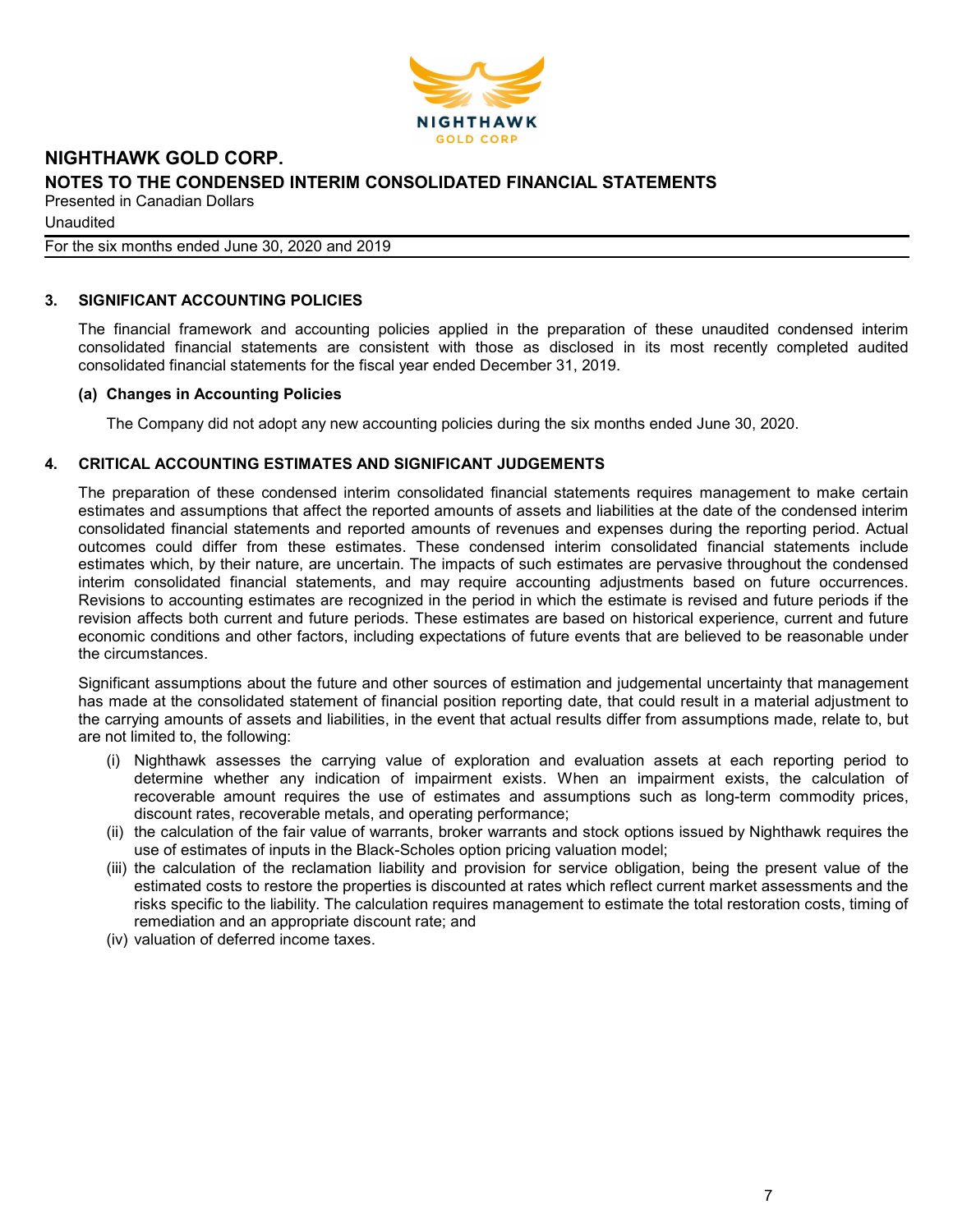

**Unaudited** 

For the six months ended June 30, 2020 and 2019

## 5. RESTRICTED CASH

During fiscal 2011, Nighthawk posted two irrevocable standby letters of credit with a Canadian chartered bank in the amount of \$401,000 (collectively, the "Permit LOC's") to provide security under its land use permit and water access licence for the existing reclamation work associated with the Damoti Reclamation Obligation (notes 6 and 8) as well as with its exploration activities relating to the Indin Lake Gold Property in the Northwest Territories, Canada. In March 2012, Nighthawk posted additional security of \$78,000 (the "Additional Security") upon receiving approval on its updated land use permit, which was submitted to support its expanded exploration activities on its Indin Lake Gold Property. During fiscal 2019, Nighthawk received its renewed land use permit and water access licence, thereby approving its exploration activities over the next 5 years, expiring in February 2024, and which are extendible up to February 2026. The Permit LOC's are secured by guaranteed investment certificates (the "Permit GIC's") at a Canadian chartered bank for the same amount. The Permit GIC's and the Additional Security may be recovered by Nighthawk at expiration of the land use permit and water access licence in absence of any environmental disturbances provided Nighthawk carries out activities to satisfy the Damoti Reclamation Obligation.

On January 26, 2012, under the terms of its agreement to acquire 100% ownership of the mineral claims and leases of the former producing Colomac Gold Mine (the "Colomac Gold Project") (note 6), Nighthawk entered into three letters of credit totaling \$5,000,000 at a Canadian chartered bank in favour of Aboriginal Affairs and Northern Development Canada ("AANDC") to secure Nighthawk's service obligation to perform reclamation services on three other sites as follows: \$3,000,000 for the Diversified site, \$1,000,000 for the Spider Lake site and \$1,000,000 for the Chalco Lake site (collectively, the "Colomac LOC's") (note 7). The Colomac LOC's are secured by guaranteed investment certificates (the "Colomac GIC's") at a Canadian chartered bank for the same amounts. Upon completion of the service obligation with respect to each reclamation site to the satisfaction of an independent third party engineer, the Colomac LOC's with respect to each site will be released and the hold restriction on the related Colomac GIC will be eliminated. At any time, the Company may terminate the liability relating to this service obligation, but as a consequence would relinquish the related Colomac GIC still held as security against the Colomac LOC's at that time.

In Fiscal 2013, the reclamation activities at the Chalco Lake site were completed and the approval of the third party engineer was obtained. As a result, the Colomac LOC with respect to the Chalco Lake site was released and the hold restriction on \$1,000,000 was eliminated at that time (note 7).

|                                               | Permit<br>security | Colomac<br>GIC's | Total<br>restricted cash |
|-----------------------------------------------|--------------------|------------------|--------------------------|
| Balance - December 31, 2019 and June 30, 2020 | 669.310 \$         | $4,000,000$ \$   | 4.669.310                |

#### 6. EXPLORATION AND EVALUATION ASSETS

|                                                                     |             | December 31, 2019 |                |               | <b>June 30, 2020</b> |                |
|---------------------------------------------------------------------|-------------|-------------------|----------------|---------------|----------------------|----------------|
|                                                                     | Option &    |                   |                | Option &      |                      |                |
|                                                                     | acquisition |                   |                | acquisition   |                      |                |
| <b>Mineral Property</b>                                             | costs       | Exploration       | <b>Balance</b> | costs         | <b>Exploration</b>   | <b>Balance</b> |
| Indin Lake Gold Property \$ 10,456,144 \$71,811,854 \$82,267,998 \$ |             |                   |                | 11,076,325 \$ | 74,735,140 \$        | 85.811.465     |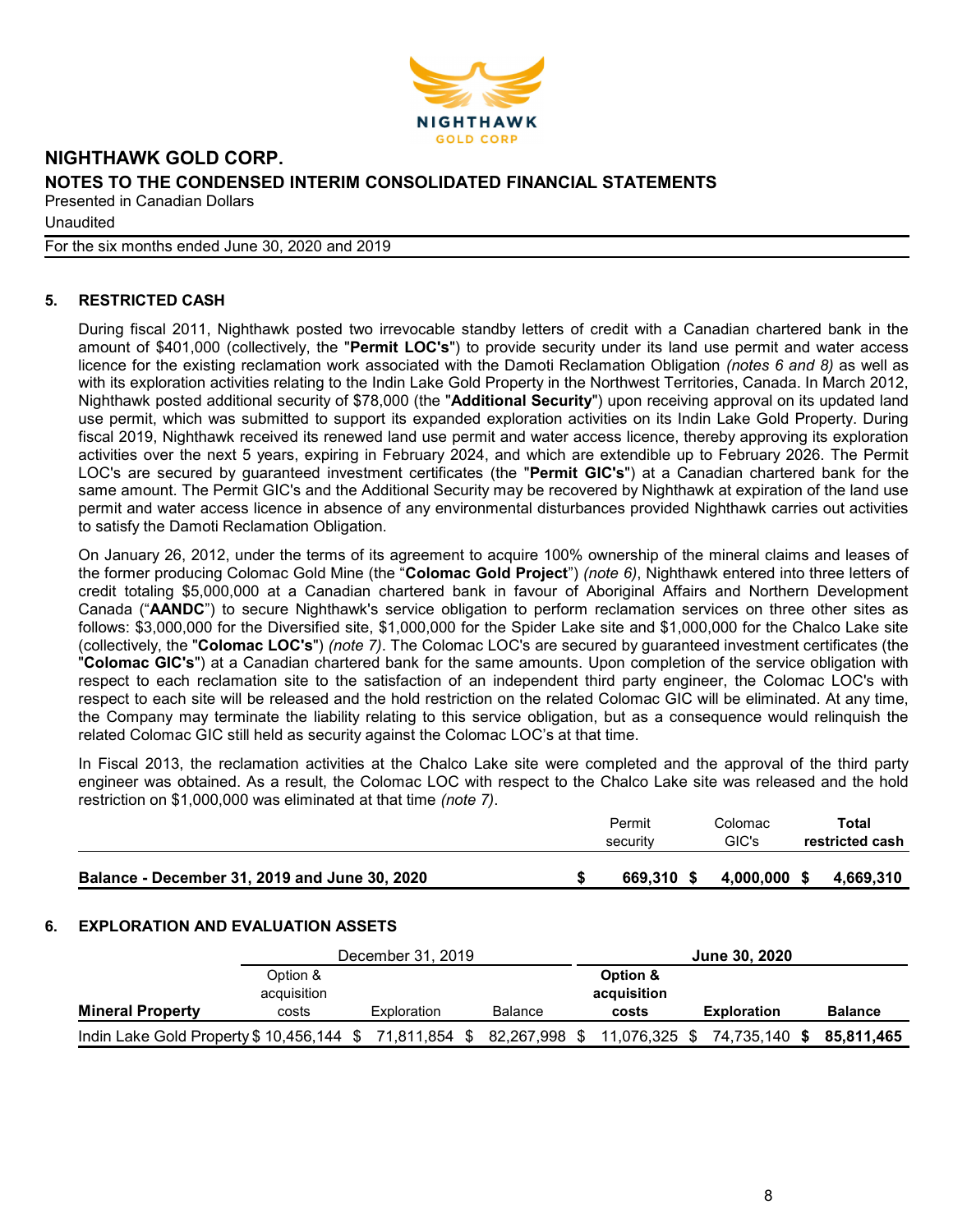

For the six months ended June 30, 2020 and 2019

## 6. EXPLORATION AND EVALUATION ASSETS (continued)

|                                 | <b>Indin Lake</b>    |
|---------------------------------|----------------------|
| <b>Mineral Property</b>         | <b>Gold Property</b> |
| Balance - December 31, 2019     | \$82,267,998         |
| Acquisition costs               | 620.181              |
| <b>Exploration expenditures</b> | 2,923,286            |
| <b>Balance - June 30, 2020</b>  | 85,811,465<br>S.     |

### Indin Lake Gold Property

In August 2008, Nighthawk acquired 6 mining leases and 6 mining claims (the "Damoti Lake Property") which lie within Nighthawk's Indin Lake Gold Property in the Indin Lake Greenstone Belt located approximately 200 kilometres north of Yellowknife, Northwest Territories. The Damoti Lake Property is subject to an existing 2% net smelter return royalty. Upon acquisition, a reclamation obligation existed at the Damoti Lake Property (the "Damoti Reclamation Obligation"). At the time of acquisition, the estimated cost of the Damoti Reclamation Obligation could not be reliably measured. Nighthawk has since carried out environmental assessments using a third party specialist and has estimated the cost of the Damoti Reclamation Obligation to be \$401,150 (note 8). Nighthawk has capitalized the Damoti Reclamation Obligation, and related assessment costs, as acquisition costs related to the Damoti Lake Property as the liability was assumed at acquisition. During the six months ended June 30, 2020, Nighthawk incurred \$37,576 of assessment costs which have been capitalized as acquisition costs (2019 - \$30,324).

Under agreements dated January 7, 2011, and as amended on April 4, 2013, Nighthawk acquired 100% interest in 15 mining leases and 3 mining claims (the "Indin Lake Properties") within the Indin Lake Greenstone Belt, subject to existing net smelter royalties on certain claims ranging from 2% to 5%, by making payments of cash and shares totalling \$725,000. In January and April 2011, Nighthawk staked 107 additional mining claims in the Northwest Territories which link the Indin Lake Properties and the Damoti Lake Property, thereby consolidating much of the Indin Lake Gold Property's ground. During the period, the Company paid an aggregate of \$280,000 in cash and issued 200,000 common shares (valued at \$282,000) to purchase certain net smelter return and net profit interest royalties on the Indin Lake Properties.

In January 2012, Nighthawk completed an agreement to acquire 100% ownership of the mineral claims and leases of the Colomac Gold Project, located within the Indin Lake Greenstone Belt and contiguous to and surrounded by Nighthawk's existing Indin Lake Gold Property in the Northwest Territories, from AANDC. As consideration for the Colomac Gold Project, Nighthawk committed to perform reclamation services on three other sites within the Indin Lake Gold Property land package which are the responsibility of AANDC: the Diversified, Chalco Lake, and Spider Lake sites. The obligation for the services is to be carried out on behalf of AANDC to a maximum of \$5,000,000. See note 7 for further details on the provision for service obligation remaining at June 30, 2020. The Company did not assume the reclamation liabilities of these three sites and is not responsible for any historical environmental liabilities associated with the Colomac Gold Project. At any time, the Company may terminate the liability relating to this service obligation, but as a consequence would relinquish the related Colomac GIC still held as security against the Colomac LOC's at that time.

#### 7. PROVISION FOR SERVICE OBLIGATION

As consideration for the Colomac Gold Project *(note 6)*, Nighthawk agreed to perform reclamation services on three other sites within the Indin Lake Gold Property land package which are the responsibility of AANDC: Diversified, Chalco Lake, and Spider Lake. The obligation for the reclamation services is to be carried out on behalf of AANDC to a maximum of \$5,000,000. Upon closing, Nighthawk entered into the Colomac LOC's totaling \$5,000,000 in favour of AANDC to secure Nighthawk's obligation to perform the services for each site. The Colomac LOC's are secured by the Colomac GIC's at a Canadian chartered bank for the same amounts (note 5).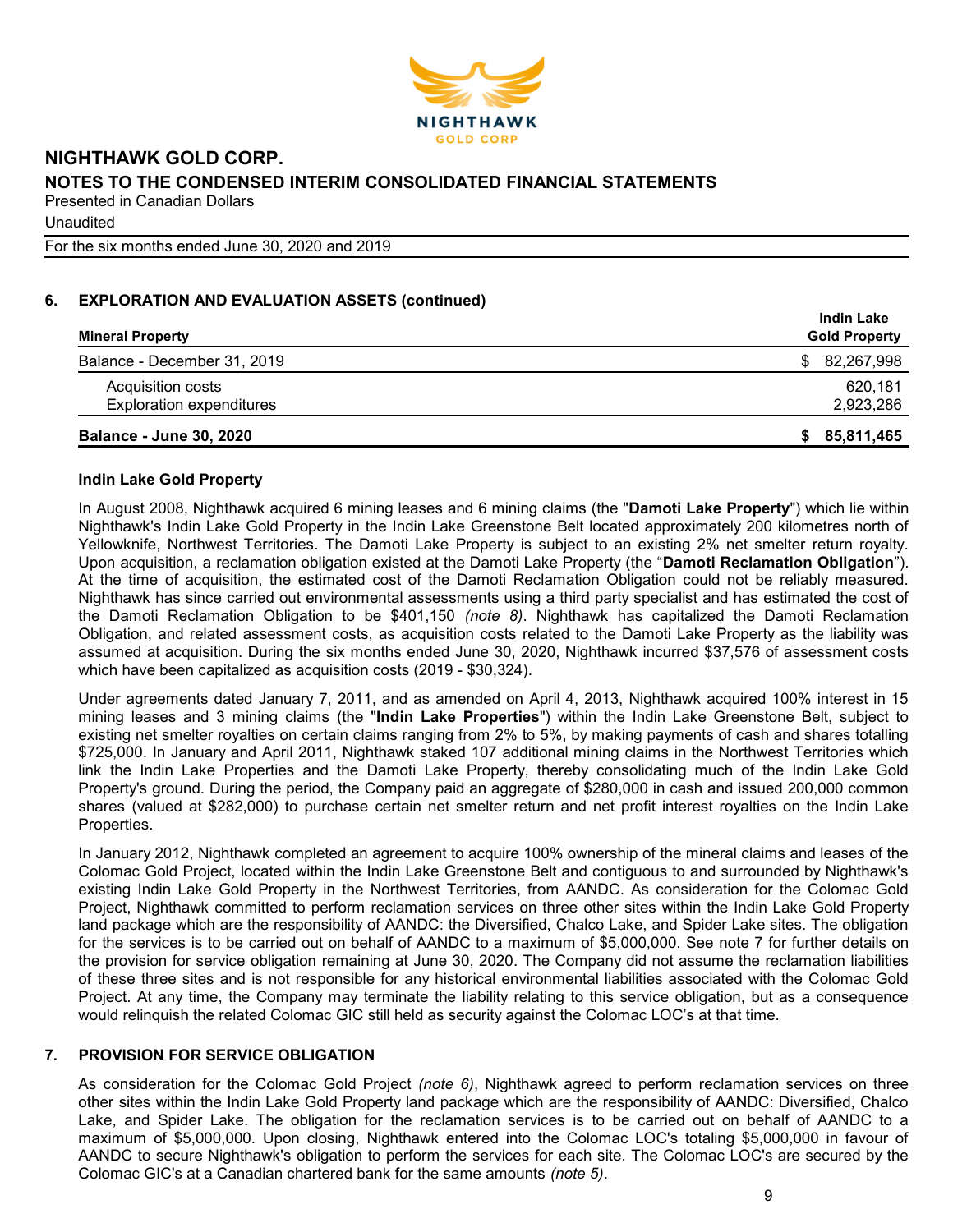

Unaudited

For the six months ended June 30, 2020 and 2019

## 7. PROVISION FOR SERVICE OBLIGATION (continued)

Nighthawk did not assume the reclamation liabilities of these three sites. Upon completion of the service obligation with respect to each site to the satisfaction of an independent third party engineer, the Colomac LOC's with respect to each site will be released and the hold restriction on the related Colomac GIC will be eliminated. At any time, the Company may terminate the liability relating to this service obligation, but as a consequence would relinquish the related Colomac GIC still held as security against the Colomac LOC's at that time. In March 2013, the reclamation activities at the Chalco Lake site were completed upon approvals of the third party engineer.

| <b>Service Obligation</b> |
|---------------------------|
|---------------------------|

|  | Balance - December 31, 2019 and June 30, 2020 |  | \$3,012,314 |
|--|-----------------------------------------------|--|-------------|
|--|-----------------------------------------------|--|-------------|

### 8. RECLAMATION PROVISION

Upon acquisition of the Damoti Lake Property (note 6), the Damoti Reclamation Obligation existed at the Damoti Lake Property. At the time of acquisition, the estimated cost of the Damoti Reclamation Obligation could not be reliably measured. Nighthawk has since carried out environmental assessments using a third party specialist and estimated the cost of the Damoti Reclamation Obligation to be \$401,150. Nighthawk has posted the Permit GIC's and the additional security for an amount of \$669,310 *(note 5)* to provide security under its land use permit and water access licence for the Damoti Reclamation Obligation as well as for exploration activities relating to the Indin Lake Gold Property.

|                                               | Amount  |
|-----------------------------------------------|---------|
| Balance - December 31, 2019 and June 30, 2020 | 401.150 |

## 9. SHARE CAPITAL

- (a) Common Shares
	- Authorized Capital Unlimited common shares Issued

|                                                      | Number of<br>shares      | Consideration |
|------------------------------------------------------|--------------------------|---------------|
| Balance - December 31, 2019                          | 44,672,192 \$ 94,828,475 |               |
| Issuance of common shares on repurchase of royalties | 200,000                  | 282,000       |
| <b>Balance - June 30, 2020</b>                       | 44,872,192 \$ 95,110,475 |               |

On January 13, 2020, Nighthawk completed a share consolidation on the basis of one post-consolidated common share for every five pre-consolidated common shares (the "Share Consolidation"). The Share Consolidation reduced Nighthawk's 223,360,960 issued and outstanding common shares to 44,672,192 post-consolidation common shares. The exercise price of outstanding stock options, and the number of such options, were also proportionately adjusted based upon the Share Consolidation. All historical information presented in the financial statements has been adjusted to reflect the Share Consolidation.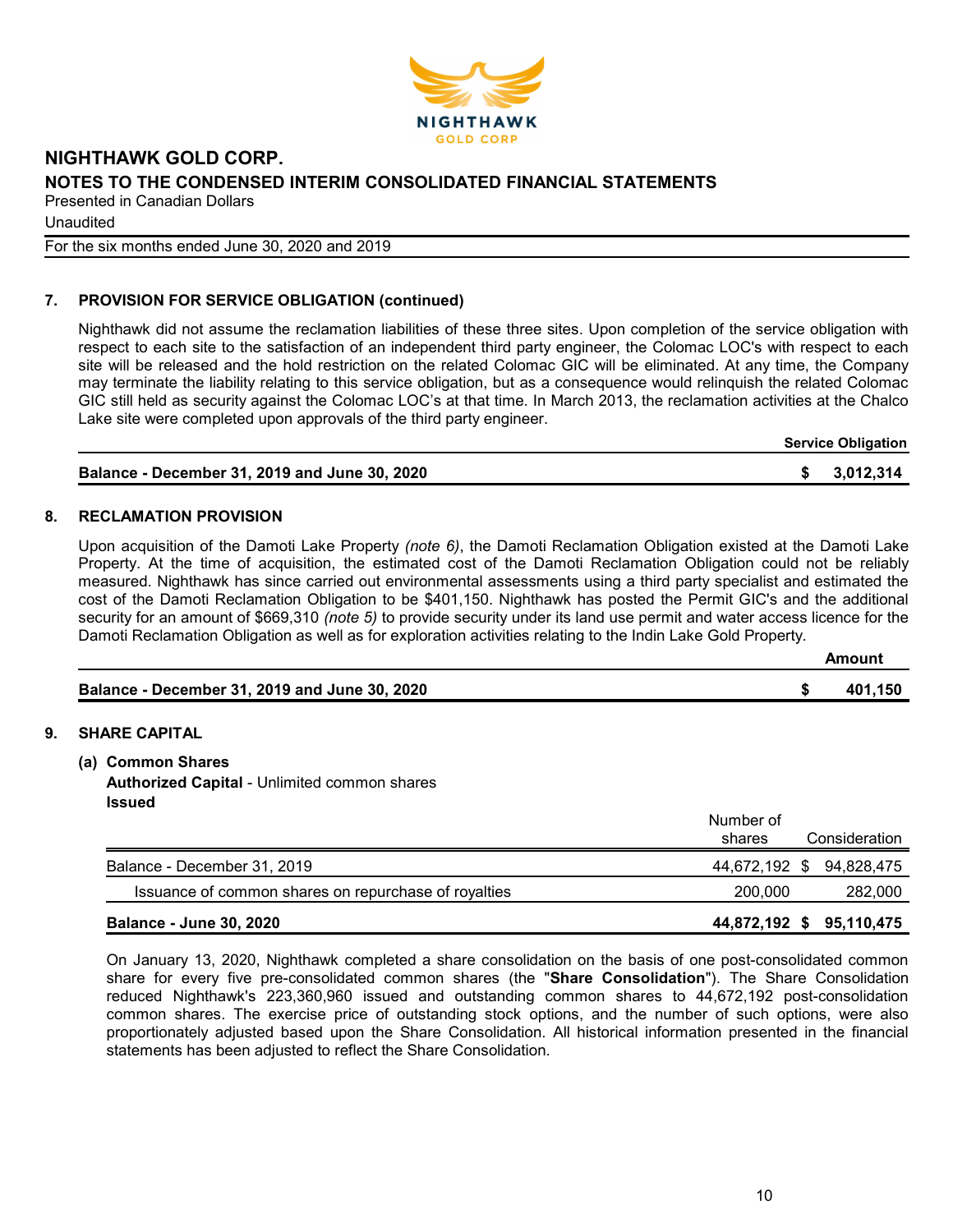

**Unaudited** 

For the six months ended June 30, 2020 and 2019

## 9. SHARE CAPITAL (continued)

#### (b) Contributed Surplus

#### Share-based Payment Reserve

| Balance - December 31, 2019         | 18,154,940 |
|-------------------------------------|------------|
| Stock-based compensation - expensed | 100,222    |
| <b>Balance - June 30, 2020</b>      | 18,255,162 |

#### Incentive Plans

The shareholders of Nighthawk have approved a stock option plan (the "Stock Option Plan") and a share unit plan (the "Share Unit Plan" and together with the Stock Option Plan, the "Incentive Plans"). The Incentive Plans supersede the previous option plan of Nighthawk, however, awards outstanding under the previous option plan continue to be outstanding and governed by the previous stock option plan. The Incentive Plans are each a "rolling evergreen" plan and provide that the number of common shares of Nighthawk available for issuance from treasury under the Incentive Plans or any other security based compensation arrangement (pre-existing or otherwise, including the previous option plan), subject to adjustments, shall not exceed 10% of the issued and outstanding common shares of the Nighthawk at the time of grant. Any increase in the issued and outstanding common shares of Nighthawk will result in an increase in the available number of common shares issuable under the Incentive Plans. Any issuance of common shares from treasury pursuant to the settlement of stock options or share units granted pursuant to the Incentive Plans shall automatically replenish the number of common shares issuable under the Incentive Plans. When each option or share unit is exercise/settled (as applicable), cancelled or terminated, a common share shall automatically be made available for the grant of a stock option/share unit under the Incentive Plans.

#### Stock Option Plan

The Stock Option Plan provides for the issuance of stock options to acquire common shares to employees, directors, officers, consultants, and management company employees of Nighthawk. The period within which stock options may be exercised and the number of stock options which may be exercised in any such period are determined by the Board of Directors at the time of grant of such stock options, however, that the maximum term of any stock option awarded under the Stock Option Plan is ten (10) years. The exercise price per common shares under a stock option is determined by the Board of Directors, but in any event, shall not be lower than the "market price" of the common shares on the date of grant of the stock option.

| Number of<br>options                                          | Weighted<br>average<br>exercise price |
|---------------------------------------------------------------|---------------------------------------|
| 2,798,500 \$<br>Balance - December 31, 2019 and June 30, 2020 | 2.35                                  |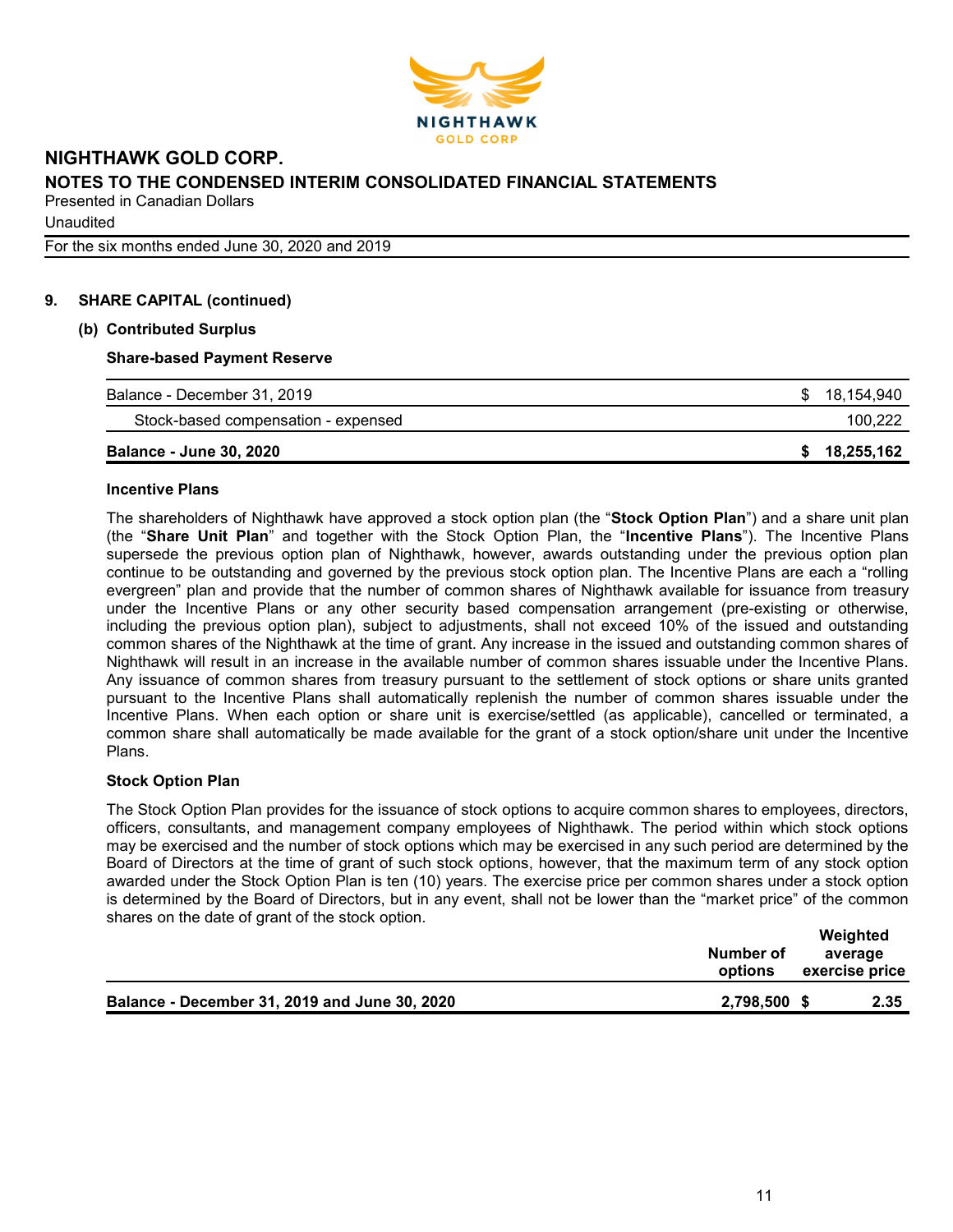

**Unaudited** 

For the six months ended June 30, 2020 and 2019

## 9. SHARE CAPITAL (continued)

### (b) Contributed Surplus (continued)

A summary of Nighthawk's outstanding stock options at June 30, 2020 is presented below:

| <b>Grant date</b>  | <b>Options</b><br>outstanding | <b>Options</b><br>exercisable | <b>Exercise price</b> | <b>Weighted average</b><br>remaining life<br>(years) |
|--------------------|-------------------------------|-------------------------------|-----------------------|------------------------------------------------------|
| December 1, 2015   | 280,000                       | 280,000                       | \$0.75                | 0.4                                                  |
| June 8, 2016       | 466,000                       | 466,000                       | \$1.25                | 0.9                                                  |
| July 4, 2016       | 90,000                        | 90.000                        | \$1.85                | 1.0                                                  |
| March 20, 2017     | 800,000                       | 800,000                       | \$4.00                | 1.7                                                  |
| September 19, 2018 | 761,000                       | 761,000                       | \$2.00                | 3.2                                                  |
| December 10, 2019  | 401,500                       | 401,500                       | \$2.10                | 4.4                                                  |
|                    | 2,798,500                     | 2.798.500                     | \$2.35                | 2.2                                                  |

Option pricing models require the use of highly subjective estimates and assumptions including the expected stock price volatility. Volatility is based on the historical volatility of Nighthawk. Changes in the underlying assumptions can materially affect the fair value estimates. The options issued to non-employees were valued using the fair value of the equity instrument granted in the absence of a reliable estimate of the fair value of the goods or services received.

#### Share Unit Plan

The Share Unit Plan provides for the issuance of share units to employees, directors, officers, consultants, and management company employees of Nighthawk. Share units are units created by means of an entry on the books of Nighthawk representing the right to receive one common share (subject to adjustments) issued from treasury per share unit. The number of share units granted and any applicable vesting conditions are determined in the discretion of the Board of Directors (or a committee thereof) on the date of grant. In granting share units, the Board of Directors (or a committee thereof) may include other terms, conditions, and/or vesting criteria which are not inconsistent with the Share Unit Plan. Share units are settled by way of issuance of common shares from treasury as soon as practicable following the maturity date in accordance with the Share Unit Plan.

The grant date fair value of the share units equals the fair market value of the corresponding shares at the grant date. The fair value of these equity-settled awards is recognized as compensation expense with a corresponding increase in equity. The total amount expensed is recognized over the vesting period, which is the period over which all the specified vesting conditions should be satisfied.

During the six months ended June 30, 2020, the Company did not grant any share units under its Share Unit Plan. Compensation for the six months period ended June 30, 2020 was \$100,222 (six months period ended June 30, 2019 - \$nil) and was recorded as stock based compensation in the statement of loss and comprehensive loss. Compensation for the three months period ended June 30, 2020 was \$50,111 (three months period ended June 30, 2019 - \$nil) and was recorded as stock based compensation in the statement of loss and comprehensive loss.

As at June 30, 2020, there were 286,500 share units outstanding and no units exercisable (December 31, 2019 - 286,500 outstanding and no units exercisable).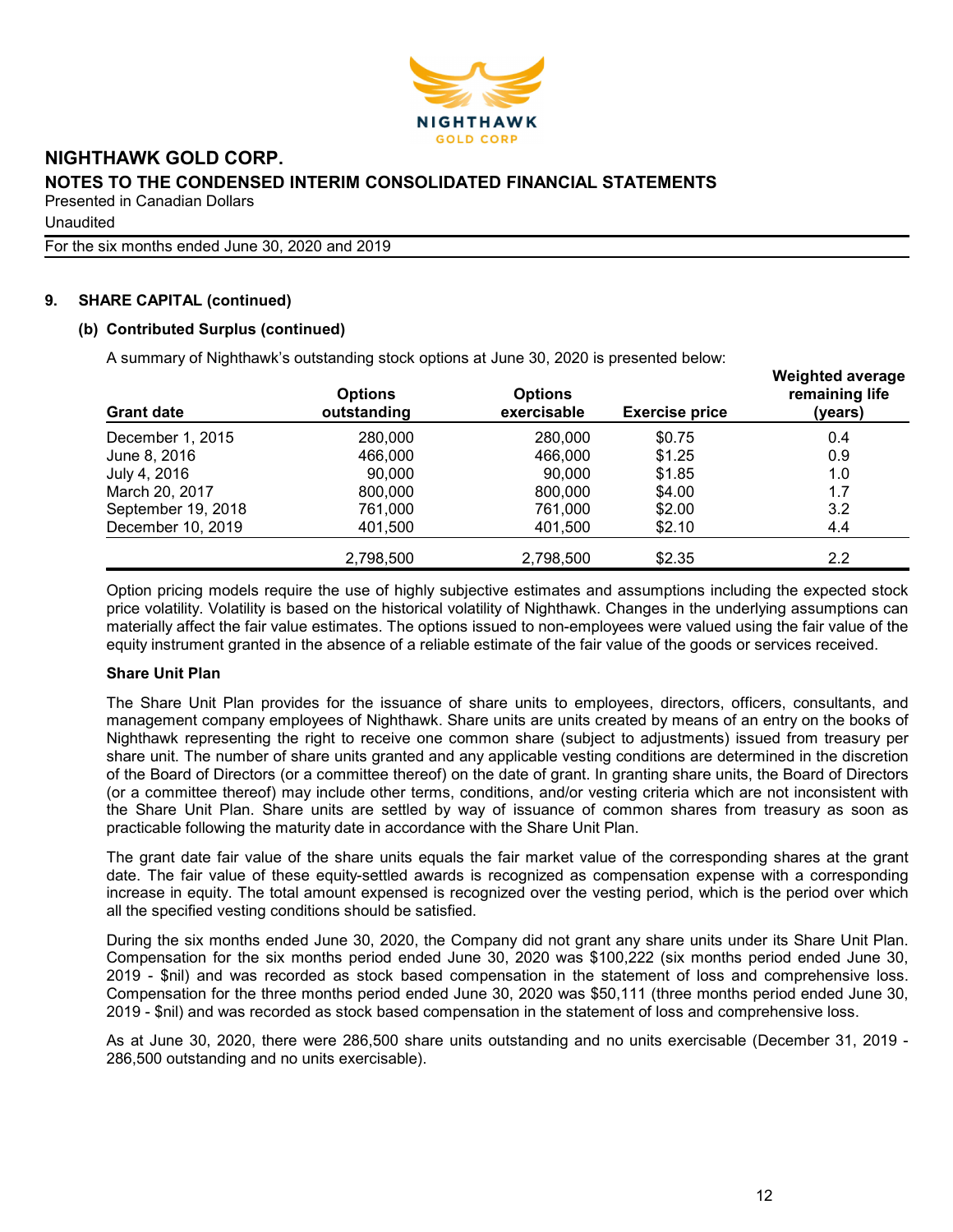

**Unaudited** 

For the six months ended June 30, 2020 and 2019

## 10. NET LOSS PER SHARE

Net loss per share has been calculated using the weighted average number of shares outstanding during the six months ended June 30, 2020 and 2019.

| For the six months ended June 30,                                             |  | Three months ended<br>June 30. |             | Six months ended<br>June 30.                                   |            |  |  |
|-------------------------------------------------------------------------------|--|--------------------------------|-------------|----------------------------------------------------------------|------------|--|--|
|                                                                               |  | 2020                           | 2019        | 2020                                                           | 2019       |  |  |
| Net loss for the period<br>Basic and fully diluted weighted average number of |  |                                |             | $(396,293)$ \$ $(1,394,244)$ \$ $(1,448,707)$ \$ $(1,618,791)$ |            |  |  |
| shares outstanding during the period                                          |  | 44,867,796                     | 38,601,634  | 44,769,994                                                     | 38,741,199 |  |  |
| Basic and fully diluted net loss per share                                    |  | $(0.01)$ \$                    | $(0.04)$ \$ | $(0.03)$ \$                                                    | (0.04)     |  |  |

Fully diluted weighted average common shares outstanding for the six months ended June 30, 2020 and 2019 are not reflective of the outstanding stock options as their exercise would be anti-dilutive in the loss per share calculation.

## 11. RELATED PARTY DISCLOSURES

## (a) Director and Executive Management Compensation

Directors and executive management's compensation for the six months ended June 30, 2020 and 2019 consisted of the following:

|                            | Three months ended<br>June 30, |            | Six months ended<br>June 30, |         |  |
|----------------------------|--------------------------------|------------|------------------------------|---------|--|
|                            | 2020                           | 2019       | 2020                         | 2019    |  |
| Cash compensation          | 110,800 \$                     | 138,500 \$ | 249,300 \$                   | 277,000 |  |
| <b>Employment benefits</b> | 2.850                          | 2.409      | 5.700                        | 5,259   |  |
| Fair value of share units  | 50,111                         |            | 100,222                      |         |  |
|                            | 163,761 \$                     | 140,909 \$ | 355,222 \$                   | 282,259 |  |

Directors and executive management did not receive any stock options during the six months ended June 30, 2020 and 2019.

#### (b) Director and Executive Management Transactions

The aggregate value of transactions and outstanding balances relating to entities over which directors and executive management have control or significant influence were as follows:

|                       |            | <b>Transaction value</b><br>for the six months ended |                         |  |                  |  | Balance outstanding as at |    |                  |  |
|-----------------------|------------|------------------------------------------------------|-------------------------|--|------------------|--|---------------------------|----|------------------|--|
| <b>Transaction</b>    | Note       |                                                      | <b>June 30,</b><br>2020 |  | June 30,<br>2019 |  | <b>June 30,</b><br>2020   |    | June 30,<br>2019 |  |
| Geological consulting | (1)        | S                                                    | 108,000 \$              |  | 120,000 \$       |  | $\blacksquare$            | ۰D |                  |  |
| Consulting<br>Rent    | (2)<br>(3) |                                                      | 54,000<br>32,762        |  | 60,000<br>30,058 |  | -<br>-                    |    |                  |  |
|                       |            |                                                      | 194,762 \$              |  | 210,058 \$       |  | -                         |    |                  |  |

(1) During the six months ended June 30, 2020, Nighthawk paid geological consulting fees of \$108,000 (six months ended June 30, 2019 - \$120,000) to Byron Geological Inc., a company controlled by Dr. Michael Byron, the current Chief Executive Officer and a Director of Nighthawk. At June 30, 2020, the balance owed was \$nil (December 31, 2019 - \$nil).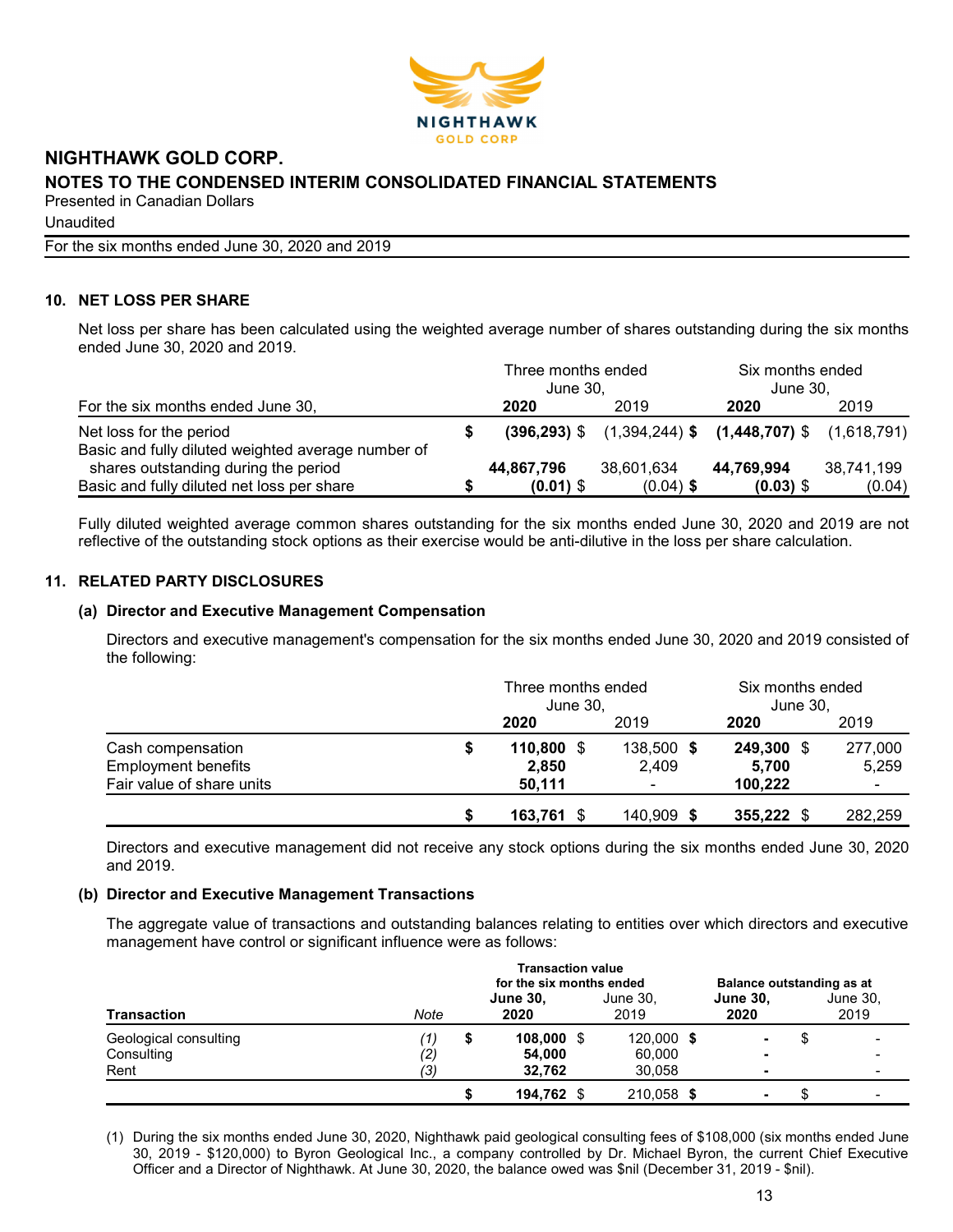

**Unaudited** 

For the six months ended June 30, 2020 and 2019

### 11. RELATED PARTY DISCLOSURES (continued)

#### (b) Director and Executive Management Transactions (continued)

- (2) During the six months ended June 30, 2020, Nighthawk paid financial consulting fees of \$54,000 (six months ended June 30, 2019 - \$60,000) to 2245448 Ontario Inc., a company controlled by Michael Leskovec, the Chief Financial Officer of Nighthawk. At June 30, 2020, the balance owed was \$nil (December 31, 2019 - \$nil).
- (3) During the six months ended June 30, 2020, the Company paid rent and office costs of \$32,762 (six months ended June 30, 2019 - \$30,058) to 1249687 Ontario Ltd., a company controlled by Brent Peters, a director of the Company. At June 30, 2020, the balance owed was \$nil (December 31, 2019 - \$nil).

#### 12. MANAGEMENT OF CAPITAL RISK

Nighthawk's capital management objective is to obtain adequate levels of funding to support its exploration activities, to obtain corporate and administrative functions necessary to support organizational functioning and obtain sufficient funding to further the identification and development of precious metal deposits. Achieving this objective requires management to consider the underlying nature of exploration activities, availability of capital, the cost of various capital alternatives and other factors.

Nighthawk raises capital, as necessary, to meet its needs and take advantage of perceived opportunities and, therefore, does not have a numeric target for its capital structure. Funds are primarily secured through equity capital raised by way of private placements. There can be no assurance that Nighthawk will be able to continue raising equity capital in this manner.

Establishing and adjusting capital requirements is a continuous management process. Exploration involves a high degree of "discovery" risk and substantial uncertainties about the ultimate ability of Nighthawk to achieve positive cash flows from operations. Consequently, management primarily funds Nighthawk's exploration activities and administrative costs by issuing share capital rather than using other capital sources that require fixed repayments of principal or interest. Nighthawk will continue to assess new properties and seek to acquire an interest in additional properties if it feels there is sufficient geologic or economic potential and if it has adequate financial resources to do so.

Development activities may begin once a property's mineral reserves are estimated and Nighthawk makes a positive production decision. At this point, management may consider other sources of financing such as senior debt or convertible debentures as a means to reduce equity dilution.

Nighthawk's capital under management at June 30, 2020 includes share capital of \$95,110,475 (December 31, 2019 - \$94,828,475).

Nighthawk invests all capital that is surplus to its immediate operational needs in short-term, liquid and highly rated financial instruments, such as cash, and short-term guarantee deposits, all held with major Canadian financial institutions.

There were no changes in Nighthawk's approach to capital management during the six months ended June 30, 2020 and Nighthawk is not subject to any externally imposed capital requirements other than the restricted cash held as guaranteed investment certificates at a Canadian chartered bank as security for the letters of credit posted with respect to Damoti Reclamation Obligation and the Colomac Security (note 5).

As of June 30, 2020, Nighthawk had \$1,004,861 of flow-through expenditure obligations remaining, which must be expended by December 31, 2020.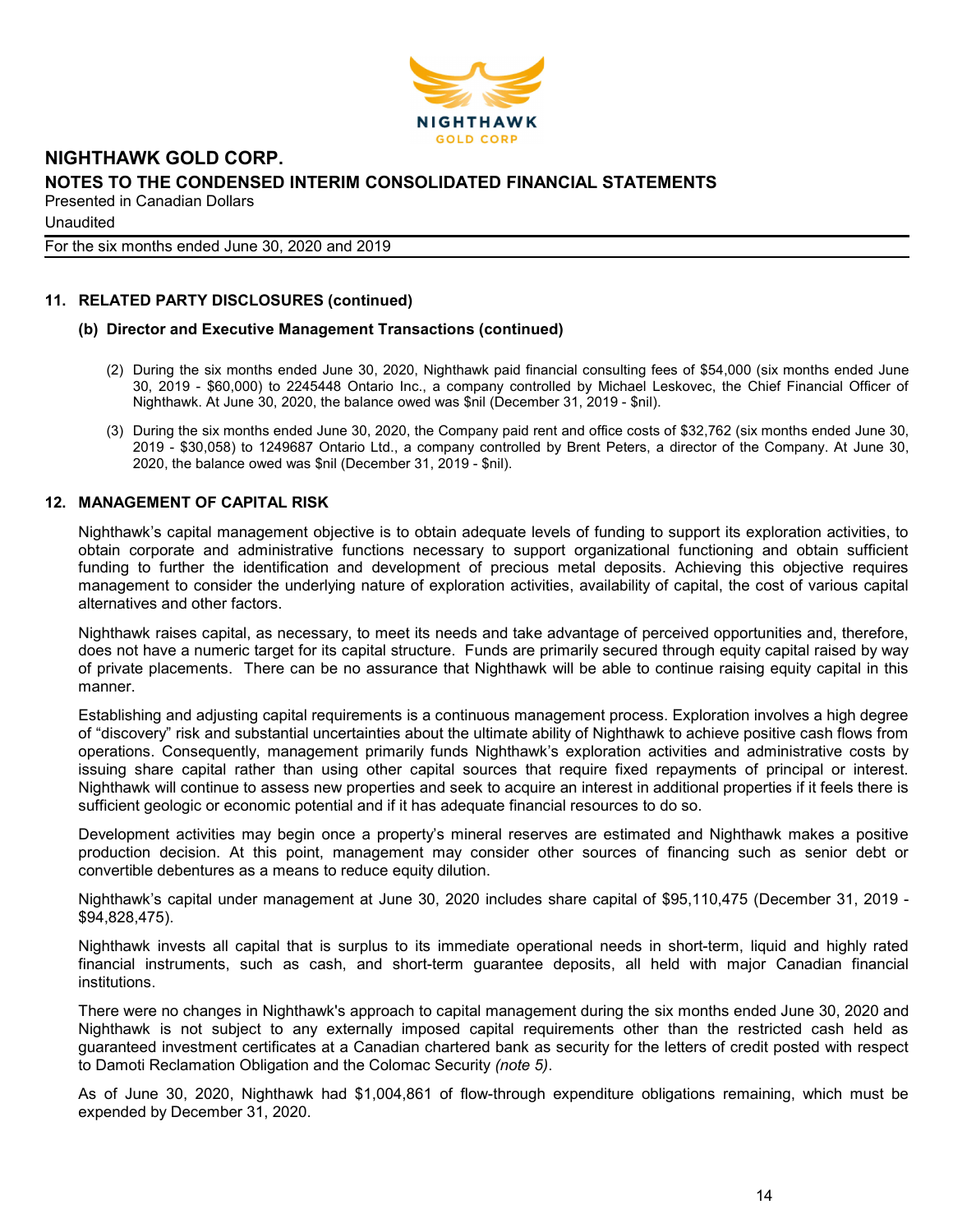

Unaudited

For the six months ended June 30, 2020 and 2019

## 13. MANAGEMENT OF FINANCIAL AND OTHER RISK

Nighthawk's financial instruments are exposed to financial risks as summarized below:

#### (a) Fair Value

The carrying amount of cash and cash equivalents, amounts receivable, and accounts payable and accrued liabilities represent their fair value due to their short-term nature. The fair value of the restricted cash are equal to its carrying value. Fair value represents the amount that would be exchanged in an arm's length transaction between willing parties and is best evidenced by a quoted market price if one exists.

#### (b) Credit Risk

Nighthawk's credit risk is primarily attributable to cash and cash equivalents and amounts receivable. Nighthawk has no significant concentration of credit risk arising from operations. Restricted cash consists of guaranteed investment certificates, which secure Nighthawk's two irrevocable standby letters of credit with a Canadian chartered bank (note 5) which Nighthawk considers to be a reputable financial institution. Management therefore believes the risk of loss to be remote.

#### (c) Liquidity Risk

Nighthawk's approach to managing liquidity risk is to ensure that it will have sufficient liquidity to meet liabilities when due. As at June 30, 2020, Nighthawk had a cash balance of \$5,563,374 (December 31, 2019 - \$9,662,590) to settle current liabilities of \$557,071 (December 31, 2019 - \$469,201). All of Nighthawk's financial trade liabilities have contractual maturities of 30 days or less and are subject to normal trade terms.

#### (d) Interest Rate Risk

Nighthawk's cash primarily includes highly liquid bank deposits that earn a fixed rate of interest thereon. Due to the short-term nature of these financial instruments, fluctuations in market rates do not have a significant impact on estimated fair values as of June 30, 2020. The restricted cash and secured notes are not subject to cash flow interest rate risk due to the fixed rate of interest thereon. Future cash flows from interest income on cash will be affected by interest rate fluctuations. Nighthawk manages interest rate risk by maintaining an investment policy for short-term investments. This policy focuses primarily on preservation of capital and liquidity. Nighthawk is exposed to interest rate price risk on fixed interest rate instruments.

#### (e) Other Risk

Nighthawk is exposed to other risks as follows:

#### Commodity Price Risk

Nighthawk is exposed to price risk with respect to the commodity price of gold. Future declines in this commodity price may impact the future profitability of Nighthawk and the valuation of its mineral properties. A significant decline in gold prices may affect Nighthawk's ability to obtain capital for the exploration and development of its mineral resource properties.